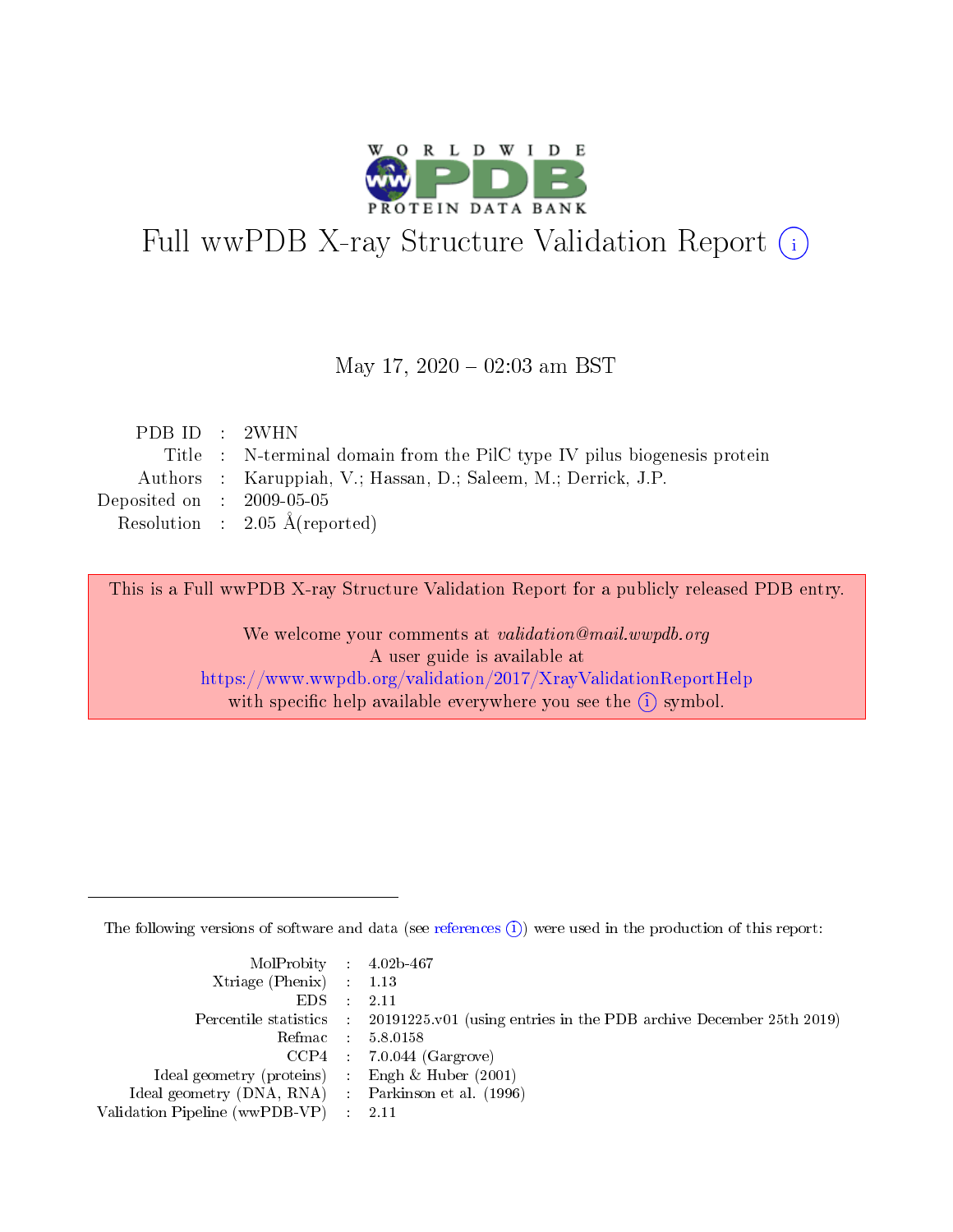## 1 [O](https://www.wwpdb.org/validation/2017/XrayValidationReportHelp#overall_quality)verall quality at a glance  $(i)$

The following experimental techniques were used to determine the structure: X-RAY DIFFRACTION

The reported resolution of this entry is 2.05 Å.

Percentile scores (ranging between 0-100) for global validation metrics of the entry are shown in the following graphic. The table shows the number of entries on which the scores are based.



| Metric                | Whole archive<br>$(\#\text{Entries})$ | Similar resolution<br>$(\#\text{Entries}, \, \text{resolution range}(\textup{\AA}))$ |
|-----------------------|---------------------------------------|--------------------------------------------------------------------------------------|
| $R_{free}$            | 130704                                | 1692 (2.04-2.04)                                                                     |
| Clashscore            | 141614                                | 1773 (2.04-2.04)                                                                     |
| Ramachandran outliers | 138981                                | $\overline{1752 (2.04-2.04)}$                                                        |
| Sidechain outliers    | 138945                                | 1752 (2.04-2.04)                                                                     |
| RSRZ outliers         | 127900                                | $1672(2.04-2.04)$                                                                    |

The table below summarises the geometric issues observed across the polymeric chains and their fit to the electron density. The red, orange, yellow and green segments on the lower bar indicate the fraction of residues that contain outliers for  $>=3, 2, 1$  and 0 types of geometric quality criteria respectively. A grey segment represents the fraction of residues that are not modelled. The numeric value for each fraction is indicated below the corresponding segment, with a dot representing fractions  $\epsilon=5\%$  The upper red bar (where present) indicates the fraction of residues that have poor fit to the electron density. The numeric value is given above the bar.

| Mol | Chain | ∣ Length | Quality of chain |     |     |  |  |
|-----|-------|----------|------------------|-----|-----|--|--|
|     |       | 116      | $\%$<br>72%      | 22% | .5% |  |  |
|     |       | .16      | $\%$<br>66%      | 20% | 11% |  |  |

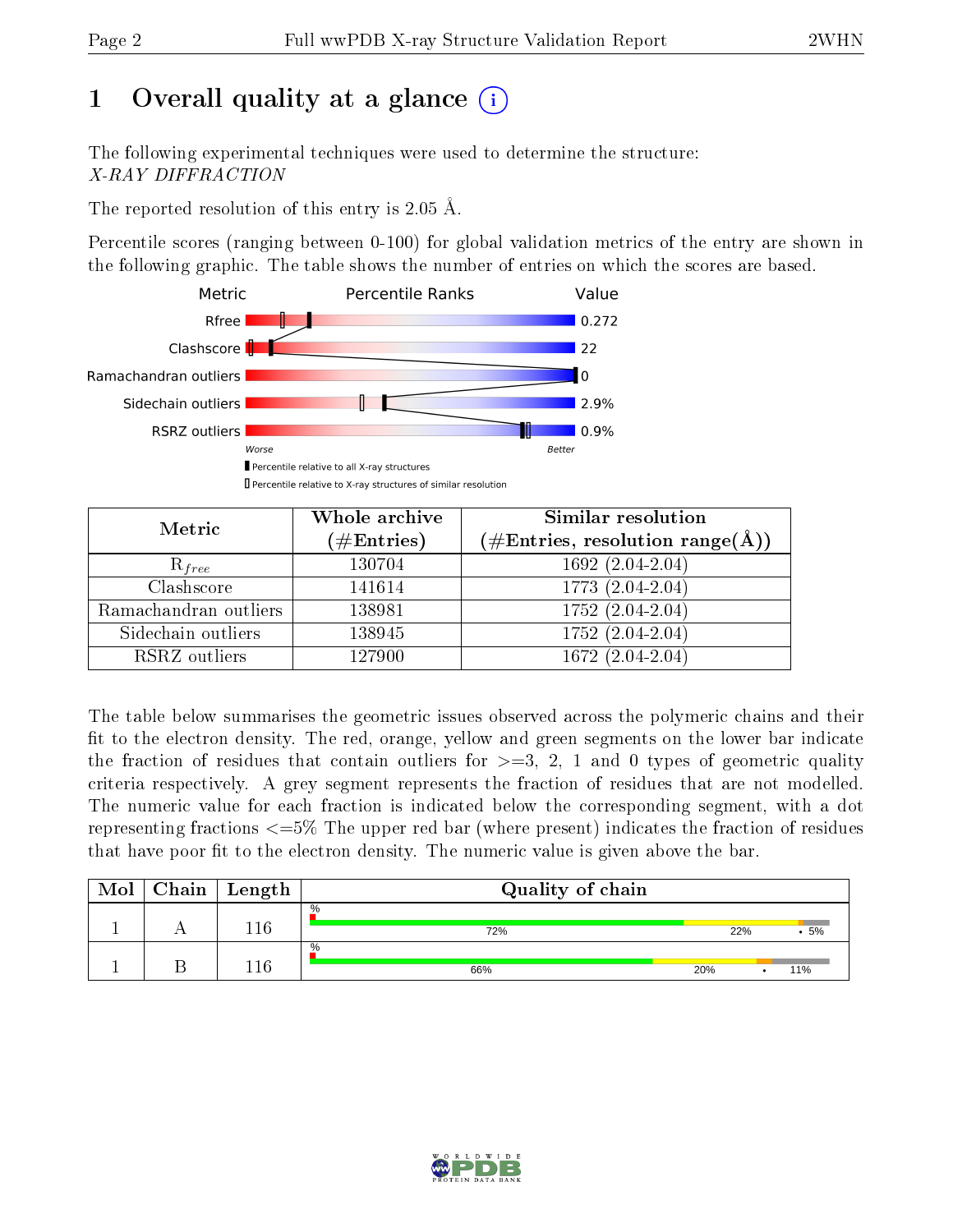# 2 Entry composition (i)

There are 2 unique types of molecules in this entry. The entry contains 1742 atoms, of which 0 are hydrogens and 0 are deuteriums.

In the tables below, the ZeroOcc column contains the number of atoms modelled with zero occupancy, the AltConf column contains the number of residues with at least one atom in alternate conformation and the Trace column contains the number of residues modelled with at most 2 atoms.

| Mol | Chain   Residues | <b>Atoms</b> |                            |               |       |  | $\text{ZeroOcc}$   AltConf   Trace |  |
|-----|------------------|--------------|----------------------------|---------------|-------|--|------------------------------------|--|
|     | 110              | Total C N    |                            |               |       |  |                                    |  |
|     |                  | 858          |                            | 546 154 156 2 |       |  |                                    |  |
|     |                  | Total        | $\mathcal{C} = \mathbb{N}$ |               |       |  |                                    |  |
|     | 103              | 793          |                            | 505 141       | 145 2 |  |                                    |  |

Molecule 1 is a protein called PILUS ASSEMBLY PROTEIN PILC.

• Molecule 2 is water.

|  | Mol   Chain   Residues | Atoms               | $ZeroOcc \   \ AltConf \  $ |  |
|--|------------------------|---------------------|-----------------------------|--|
|  | 53                     | Total O<br>53<br>53 |                             |  |
|  | 38                     | Total O<br>38       |                             |  |

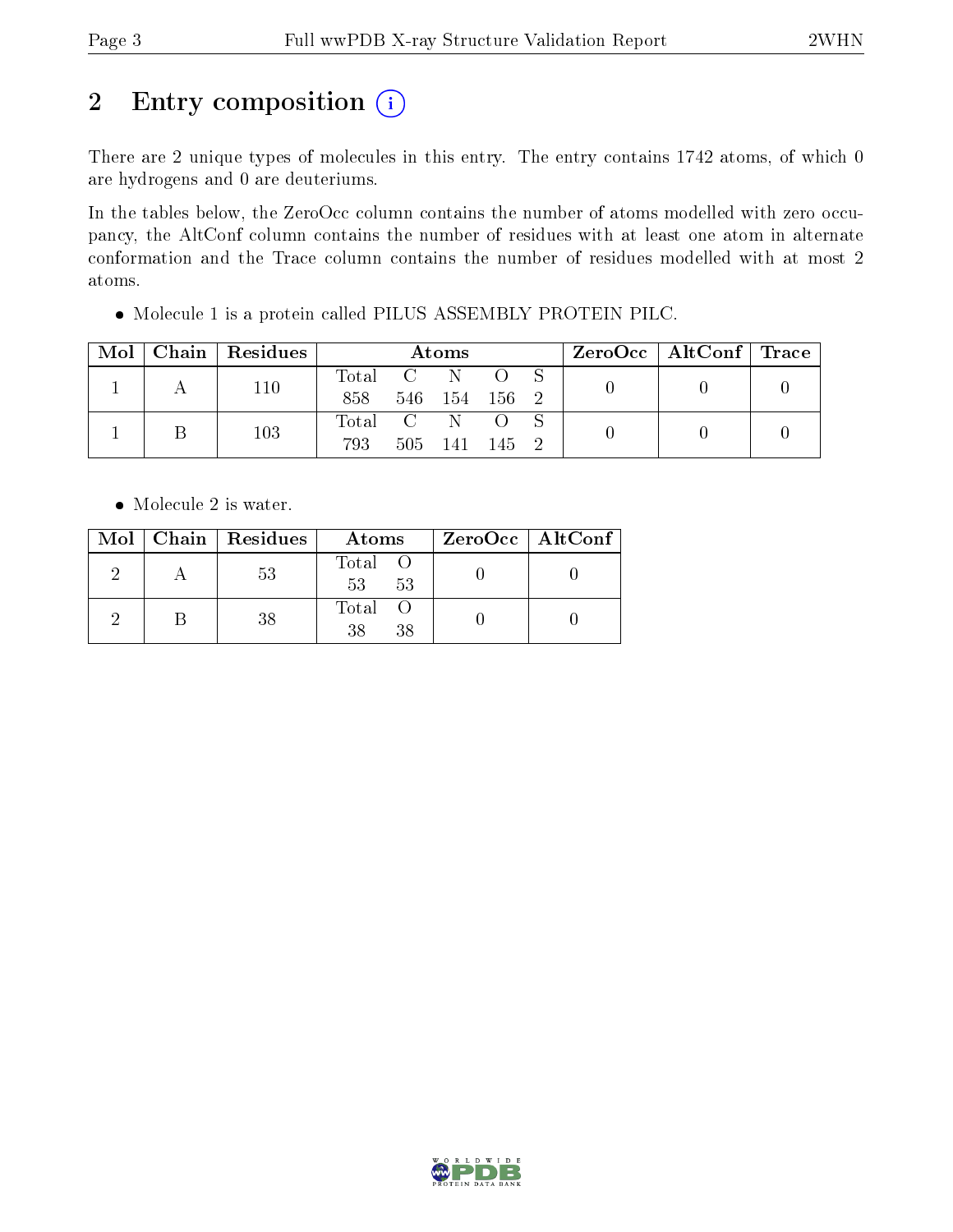ALA

## 3 Residue-property plots  $(i)$

These plots are drawn for all protein, RNA and DNA chains in the entry. The first graphic for a chain summarises the proportions of the various outlier classes displayed in the second graphic. The second graphic shows the sequence view annotated by issues in geometry and electron density. Residues are color-coded according to the number of geometric quality criteria for which they contain at least one outlier: green  $= 0$ , yellow  $= 1$ , orange  $= 2$  and red  $= 3$  or more. A red dot above a residue indicates a poor fit to the electron density (RSRZ  $> 2$ ). Stretches of 2 or more consecutive residues without any outlier are shown as a green connector. Residues present in the sample, but not in the model, are shown in grey.



• Molecule 1: PILUS ASSEMBLY PROTEIN PILC

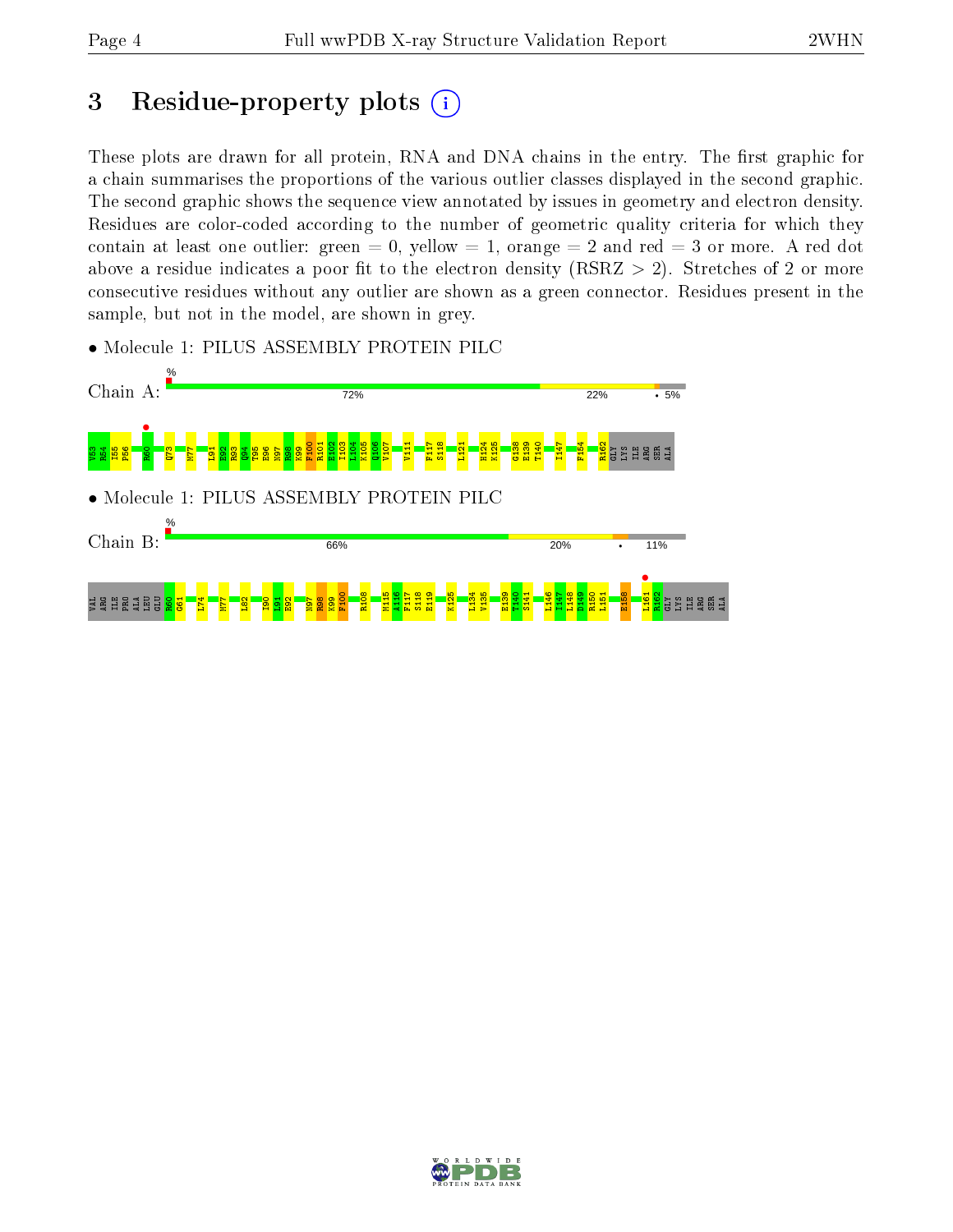## 4 Data and refinement statistics  $(i)$

| Property                                                         | Value                                            | Source     |
|------------------------------------------------------------------|--------------------------------------------------|------------|
| Space group                                                      | P 43 21 2                                        | Depositor  |
| Cell constants                                                   | 55.17Å 55.17Å 152.08Å                            | Depositor  |
| a, b, c, $\alpha$ , $\beta$ , $\gamma$                           | $90.00^{\circ}$ $90.00^{\circ}$<br>$90.00^\circ$ |            |
| Resolution $(A)$                                                 | $-2.05$<br>15.00                                 | Depositor  |
|                                                                  | $51.86 - 2.05$                                   | <b>EDS</b> |
| $\%$ Data completeness                                           | $95.1(15.00-2.05)$                               | Depositor  |
| (in resolution range)                                            | 95.0 (51.86-2.05)                                | <b>EDS</b> |
| $R_{merge}$                                                      | 0.07                                             | Depositor  |
| $\mathrm{R}_{sym}$                                               | (Not available)                                  | Depositor  |
| $\langle I/\sigma(I) \rangle^{-1}$                               | $2.70$ (at $2.05\text{\AA}$ )                    | Xtriage    |
| Refinement program                                               | <b>REFMAC 5.5.0066</b>                           | Depositor  |
|                                                                  | $0.216$ ,<br>0.270                               | Depositor  |
| $R, R_{free}$                                                    | 0.221,<br>0.272                                  | DCC        |
| $R_{free}$ test set                                              | 731 reflections $(4.96\%)$                       | wwPDB-VP   |
| Wilson B-factor $(A^2)$                                          | 39.3                                             | Xtriage    |
| Anisotropy                                                       | 0.329                                            | Xtriage    |
| Bulk solvent $k_{sol}(\text{e}/\text{A}^3), B_{sol}(\text{A}^2)$ | $0.36$ , 47.8                                    | <b>EDS</b> |
| L-test for $\mathrm{twinning}^2$                                 | $< L >$ = 0.46, $< L2 >$ = 0.29                  | Xtriage    |
| Estimated twinning fraction                                      | No twinning to report.                           | Xtriage    |
| $\overline{F_o}, \overline{F_c}$ correlation                     | 0.94                                             | <b>EDS</b> |
| Total number of atoms                                            | 1742                                             | wwPDB-VP   |
| Average B, all atoms $(A^2)$                                     | 33.0                                             | wwPDB-VP   |

Xtriage's analysis on translational NCS is as follows: The largest off-origin peak in the Patterson function is  $7.47\%$  of the height of the origin peak. No significant pseudotranslation is detected.

<sup>&</sup>lt;sup>2</sup>Theoretical values of  $\langle |L| \rangle$ ,  $\langle L^2 \rangle$  for acentric reflections are 0.5, 0.333 respectively for untwinned datasets, and 0.375, 0.2 for perfectly twinned datasets.



<span id="page-4-1"></span><span id="page-4-0"></span><sup>1</sup> Intensities estimated from amplitudes.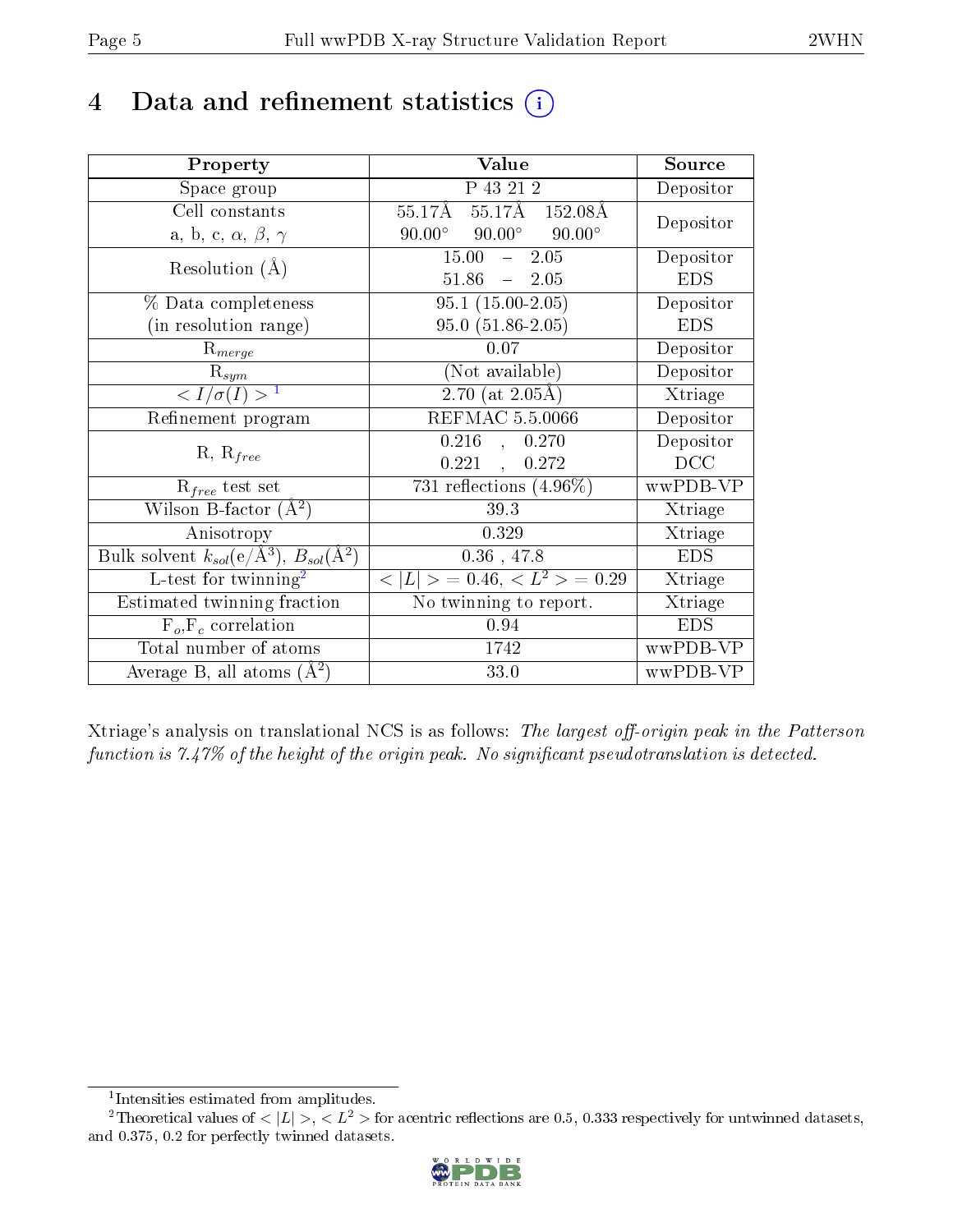## 5 Model quality  $(i)$

### 5.1 Standard geometry  $(i)$

The Z score for a bond length (or angle) is the number of standard deviations the observed value is removed from the expected value. A bond length (or angle) with  $|Z| > 5$  is considered an outlier worth inspection. RMSZ is the root-mean-square of all Z scores of the bond lengths (or angles).

| Mol | Chain |      | Bond lengths | Bond angles |               |
|-----|-------|------|--------------|-------------|---------------|
|     |       | RMSZ | $\# Z  > 5$  | RMSZ        | $\# Z  > 5$   |
|     |       | 0.25 | 0/866        | 0.35        | 0/1161        |
|     | R     | 0.27 | 0/800        | 0.34        | 0/1072        |
| AH  | All   | 0.26 | 1666         | 0.34        | $^\prime2233$ |

There are no bond length outliers.

There are no bond angle outliers.

There are no chirality outliers.

There are no planarity outliers.

### $5.2$  Too-close contacts  $(i)$

In the following table, the Non-H and H(model) columns list the number of non-hydrogen atoms and hydrogen atoms in the chain respectively. The H(added) column lists the number of hydrogen atoms added and optimized by MolProbity. The Clashes column lists the number of clashes within the asymmetric unit, whereas Symm-Clashes lists symmetry related clashes.

|  |      |      |    | Mol   Chain   Non-H   H(model)   H(added)   Clashes   Symm-Clashes |
|--|------|------|----|--------------------------------------------------------------------|
|  | 858  | 206  | 35 |                                                                    |
|  | 793  | 829  |    |                                                                    |
|  |      |      |    |                                                                    |
|  | 38   |      |    |                                                                    |
|  | 1742 | 1735 |    |                                                                    |

The all-atom clashscore is defined as the number of clashes found per 1000 atoms (including hydrogen atoms). The all-atom clashscore for this structure is 22.

All (74) close contacts within the same asymmetric unit are listed below, sorted by their clash magnitude.

| Atom-1        | Atom-2                                           | Interatomic<br>distance $(A)$ | <b>Clash</b><br>overlap (A) |
|---------------|--------------------------------------------------|-------------------------------|-----------------------------|
| 1:B:98:ARG:CB | $2 \cdot R \cdot 2018 \cdot H \cap H \cdot \cap$ | -85                           | - 631                       |



Continued on next page...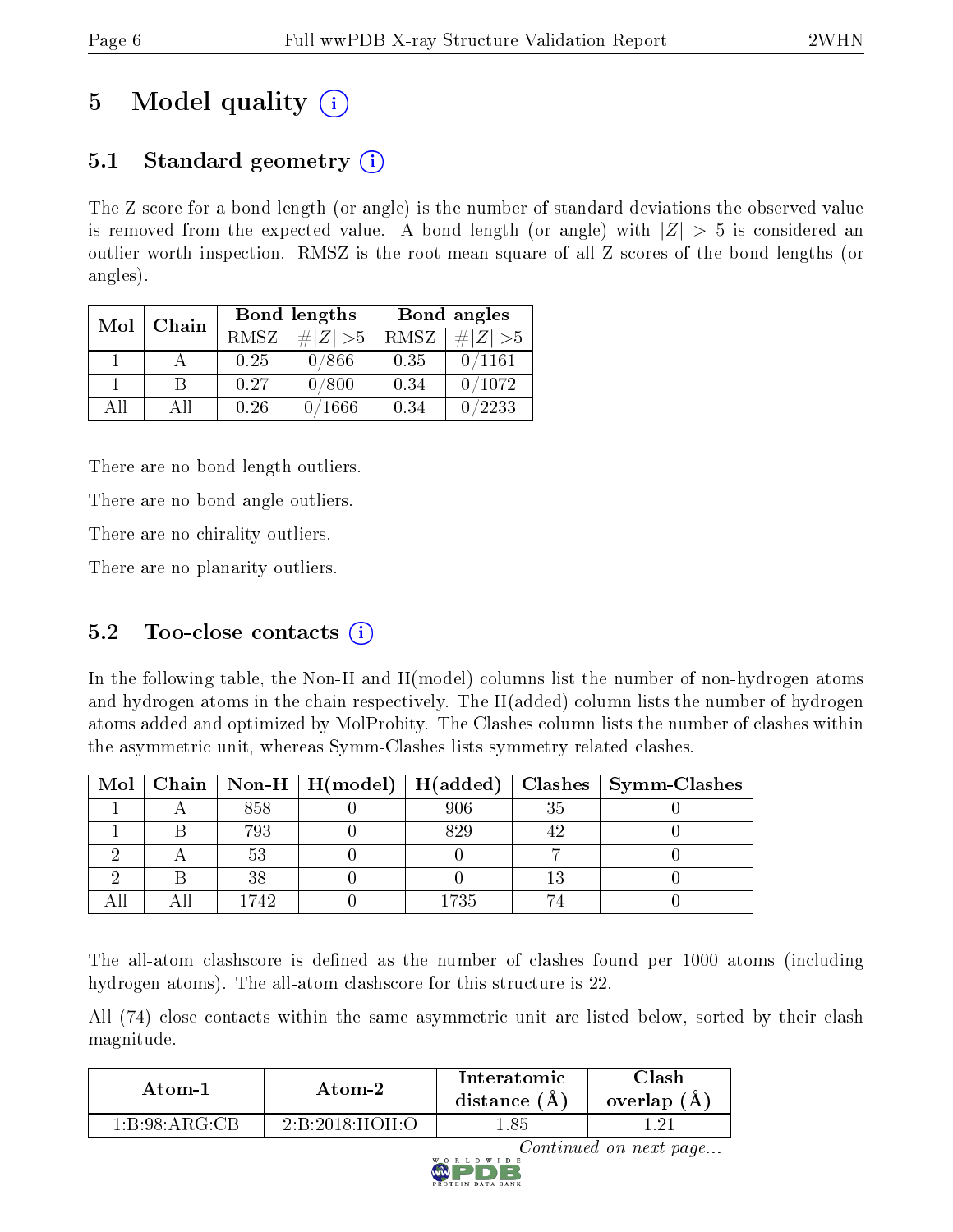| Commuca from previous page |                           | Interatomic    | Clash         |
|----------------------------|---------------------------|----------------|---------------|
| Atom-1                     | Atom-2                    | distance $(A)$ | overlap $(A)$ |
| 1:B:98:ARG:HB3             | 2:B:2018:HOH:O            | 1.42           | 1.09          |
| 1:B:146:LEU:HD21           | 1:B:150:ARG:NH2           | 1.77           | $1.00\,$      |
| 1: A:73: GLN:HB3           | 1:A:91:LEU:HD21           | 1.49           | 0.94          |
| 1: A:93:ARG:HD3            | 2:A:2021:HOH:O            | 1.69           | 0.92          |
| 1:B:141:SER:HB3            | 2:B:2032:HOH:O            | 1.69           | 0.92          |
| 1: B:98:ARG:C              | 2:B:2018:HOH:O            | 2.08           | 0.91          |
| 1:B:118:SER:N              | 1:B:139:GLU:OE2           | 2.03           | 0.91          |
| 1: A:97: ASN:HD22          | 1: A:100: PHE:H           | 1.15           | 0.89          |
| 1:B:146:LEU:HD21           | 1: B: 150: ARG: CZ        | 2.02           | 0.88          |
| 1: B:98: ARG: CG           | 2:B:2018:HOH:O            | 2.16           | 0.81          |
| 1: A:154:PHE:CE1           | 1:B:161:LEU:HD22          | 2.16           | 0.81          |
| 1:A:154:PHE:CD1            | 1:B:161:LEU:HD22          | 2.17           | 0.79          |
| 1: A: 138: GLY: CA         | 1:A:147:ILE:CD1           | 2.66           | 0.74          |
| 1:A:73:GLN:CB              | $1:\!A:\!91:\!LEU:\!HD21$ | 2.18           | 0.74          |
| 1:B:146:LEU:HD13           | 1:B:146:LEU:C             | 2.08           | 0.73          |
| 1:A:125:LYS:HG3            | 2:A:2033:HOH:O            | 1.88           | 0.73          |
| 1:B:98:ARG:CD              | 2: B: 2018: HOH:O         | 2.35           | 0.73          |
| 1:B:146:LEU:O              | 1:B:146:LEU:HD13          | 1.90           | 0.72          |
| 1: A: 55: ILE:N            | 1:A:56:PRO:HD2            | 2.04           | 0.72          |
| 1:A:125:LYS:HD3            | 2:A:2033:HOH:O            | 1.90           | 0.71          |
| 1:B:125:LYS:N              | 1:B:125:LYS:HD2           | 2.06           | 0.70          |
| 1: A:97: ASN:ND2           | 1: A:100: PHE:H           | 1.87           | 0.69          |
| 1:B:74:LEU:HG              | 1:B:148:LEU:HD13          | 1.76           | 0.68          |
| 1: B:99: LYS:N             | 2:B:2018:HOH:O            | 2.20           | 0.68          |
| 1:B:119:GLU:OE2            | 2:B:2024:HOH:O            | 2.12           | 0.68          |
| 1:B:97:ASN:HD22            | 1:B:100:PHE:H             | 1.43           | 0.67          |
| 1:A:73:GLN:OE1             | 1:A:91:LEU:HD22           | 1.95           | 0.67          |
| 1: A: 125: LYS: CG         | 2:A:2033:HOH:O            | 2.43           | 0.64          |
| 1: A:95:THR:HB             | 1: A:101: ARG: HG2        | 1.81           | 0.63          |
| 1:A:138:GLY:HAA            | 1:A:147:ILE:CD1           | 2.29           | 0.62          |
| 1:B:77:MET:HE1             | 1:B:90:ILE:HD13           | 1.83           | 0.60          |
| 1:A:97:ASN:HD22            | 1:A:100:PHE:N             | 1.95           | 0.60          |
| 1:B:77:MET:CE              | 1:B:90:ILE:HD13           | 2.34           | 0.58          |
| 1:B:141:SER:N              | 2:B:2032:HOH:O            | 2.36           | 0.57          |
| 1:B:77:MET:HE1             | 1:B:90:ILE:CD1            | 2.34           | 0.57          |
| 1:B:146:LEU:CD2            | 1:B:150:ARG:CZ            | 2.80           | 0.57          |
| 1:A:125:LYS:CD             | 2:A:2033:HOH:O            | 2.52           | 0.55          |
| 1:A:99:LYS:O               | 1: A:103: ILE: HG12       | 2.05           | 0.55          |
| 1:A:140:THR:HG22           | 1: A:140:THR:O            | 2.07           | 0.55          |
| 1: A: 138: GLY: HA2        | 1:A:147:ILE:CD1           | 2.37           | 0.53          |
| 1:B:77:MET:CE              | 1: B:90: ILE: CD1         | 2.86           | 0.52          |

Continued from previous page.

Continued on next page...

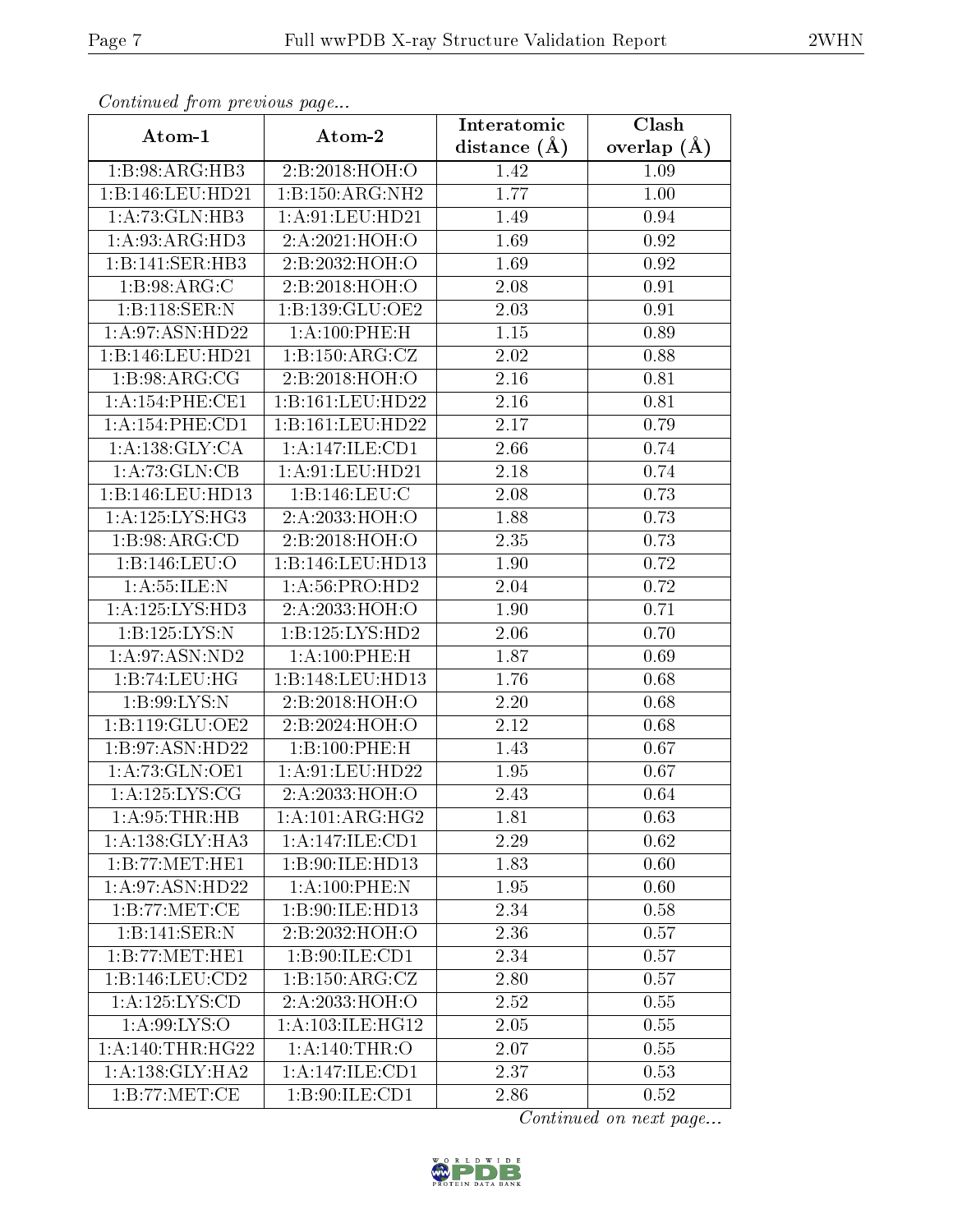| $\sum_{i=1}^{n}$<br>Atom-1 | Atom-2              | Interatomic       | $\overline{\text{Clash}}$ |
|----------------------------|---------------------|-------------------|---------------------------|
|                            |                     | distance $(A)$    | overlap $(\AA)$           |
| 1:B:141:SER:CB             | 2:B:2032:HOH:O      | 2.43              | 0.52                      |
| 1:B:141:SER:CA             | 2: B: 2032: HOH:O   | 2.57              | 0.52                      |
| 1:B:77:MET:HE1             | 1:B:90:ILE:HG21     | 1.92              | 0.51                      |
| 1:B:117:PHE:HB3            | 1:B:139:GLU:OE2     | $\overline{2.10}$ | 0.50                      |
| 1: A: 55: ILE:N            | 1: A:56: PRO:CD     | 2.74              | 0.50                      |
| 1: A:118: SER: N           | 1:A:139:GLU:OE2     | $\overline{2.33}$ | 0.49                      |
| 1: A: 138: GLY: HA3        | 1:A:147:ILE:HD13    | 1.93              | 0.49                      |
| 1:B:125:LYS:CD             | 1:B:125:LYS:N       | 2.74              | 0.49                      |
| 1:B:146:LEU:CD1            | 1:B:146:LEU:C       | 2.77              | 0.49                      |
| 1: A: 138: GLY: CA         | 1:A:147:ILE:HD13    | 2.41              | 0.48                      |
| 1:A:154:PHE:CE1            | 1:B:161:LEU:CD2     | 2.95              | 0.48                      |
| 1:B:135:VAL:O              | 1:B:139:GLU:HG3     | 2.13              | 0.48                      |
| 1: B:92: GLU:OE1           | 1:B:108:ARG:NE      | 2.46              | 0.47                      |
| 1:A:103:ILE:HD12           | 1:A:124:HIS:ND1     | 2.31              | 0.46                      |
| 1:B:146:LEU:O              | 1:B:150:ARG:HG2     | 2.16              | 0.46                      |
| 1:B:99:LYS:HG3             | 2:B:2001:HOH:O      | $\overline{2.16}$ | 0.45                      |
| 1:B:82:LEU:HD12            | 1:B:82:LEU:N        | 2.32              | 0.44                      |
| 1:A:101:ARG:O              | 1: A:105: LYS: HG3  | 2.17              | 0.44                      |
| 1: A: 138: GLY: HA3        | 1:A:147:ILE:HD12    | 2.00              | 0.44                      |
| 1:A:73:GLN:OE1             | 1: A:91: LEU:CD2    | 2.63              | 0.44                      |
| 1:A:162:ARG:C              | 2:A:2053:HOH:O      | $\overline{2.55}$ | 0.44                      |
| 1:A:138:GLY:CA             | 1:A:147:ILE:HD12    | 2.45              | 0.43                      |
| 1:A:117:PHE:O              | 1: A: 121: LEU: HG  | $\overline{2}.19$ | 0.43                      |
| 1: A: 107: VAL: O          | 1:A:111:VAL:HG23    | $\overline{2}.20$ | 0.42                      |
| 1:B:134:LEU:HD12           | 1:B:151:LEU:HD21    | 2.02              | 0.42                      |
| 1:B:115:MET:HE3            | 1:B:115:MET:HB3     | $\overline{1.82}$ | $\overline{0.42}$         |
| 1:B:61:GLY:HA2             | 1:B:99:LYS:HD2      | $\overline{2.01}$ | $\overline{0.42}$         |
| 1: B:97: ASN: HD22         | 1:B:100:PHE:N       | 2.14              | 0.42                      |
| 2: A: 2052: HOH:O          | 1: B: 158: GLU: HG2 | $\overline{2.21}$ | 0.41                      |
| 1:B:98:ARG:HB2             | 2: B:2019: HOH:O    | 2.21              | 0.41                      |
| 1: A:91: LEU: HD23         | 1: A:91:LEU:HA      | $\overline{1.82}$ | 0.41                      |
| 1: A:77: MET:CE            | 1: A:91: LEU: HG    | 2.51              | 0.40                      |

Continued from previous page...

There are no symmetry-related clashes.

#### 5.3 Torsion angles  $(i)$

#### 5.3.1 Protein backbone (i)

In the following table, the Percentiles column shows the percent Ramachandran outliers of the chain as a percentile score with respect to all X-ray entries followed by that with respect to entries

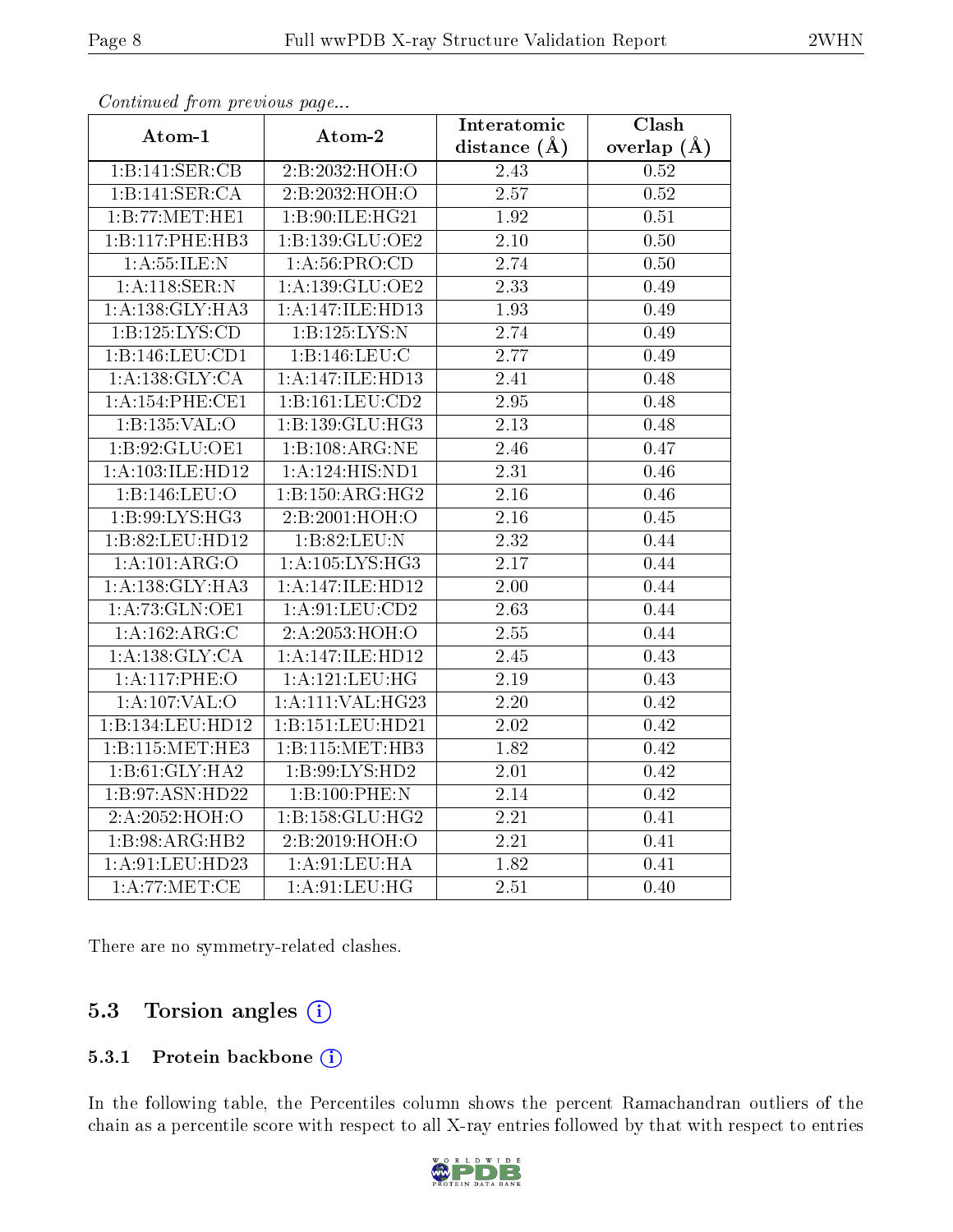of similar resolution.

The Analysed column shows the number of residues for which the backbone conformation was analysed, and the total number of residues.

| Mol | Chain | Analysed                       | Favoured    |          | Allowed   Outliers | Percentiles |               |
|-----|-------|--------------------------------|-------------|----------|--------------------|-------------|---------------|
|     |       | $108/116(93\%)$                | $107(99\%)$ | $1(1\%)$ |                    | 100 100     |               |
|     |       | $101/116$ (87\%)   101 (100\%) |             |          |                    |             | $100$   $100$ |
| All | All   | $209/232(90\%)$   208 (100\%)  |             | $1(0\%)$ |                    | 100         | $\vert$ 100   |

There are no Ramachandran outliers to report.

#### 5.3.2 Protein sidechains  $(i)$

In the following table, the Percentiles column shows the percent sidechain outliers of the chain as a percentile score with respect to all X-ray entries followed by that with respect to entries of similar resolution.

The Analysed column shows the number of residues for which the sidechain conformation was analysed, and the total number of residues.

| Mol | Chain | Analysed        | Rotameric   | Outliers | Percentiles |
|-----|-------|-----------------|-------------|----------|-------------|
|     |       | $90/95(95\%)$   | 88 (98%)    | $2(2\%)$ | 52<br>46    |
|     |       | $82/95(86\%)$   | 79 (96%)    | $3(4\%)$ | 27<br>34    |
| All | All   | $172/190(90\%)$ | 167 $(97%)$ | 5(3%)    | 35<br>42    |

All (5) residues with a non-rotameric sidechain are listed below:

| Mol | Chain | Res | Type       |
|-----|-------|-----|------------|
|     |       | 96  | <b>GLU</b> |
|     |       | 100 | PHE        |
|     |       | 98  | $\rm{ARG}$ |
|     |       | 100 | PHE        |
|     |       | 158 | GL U       |

Some sidechains can be flipped to improve hydrogen bonding and reduce clashes. All (3) such sidechains are listed below:

| Mol | Chain | Res | Type   |
|-----|-------|-----|--------|
|     |       |     | $-4SN$ |
|     |       |     | ASN    |
|     |       | 106 | (21.N  |

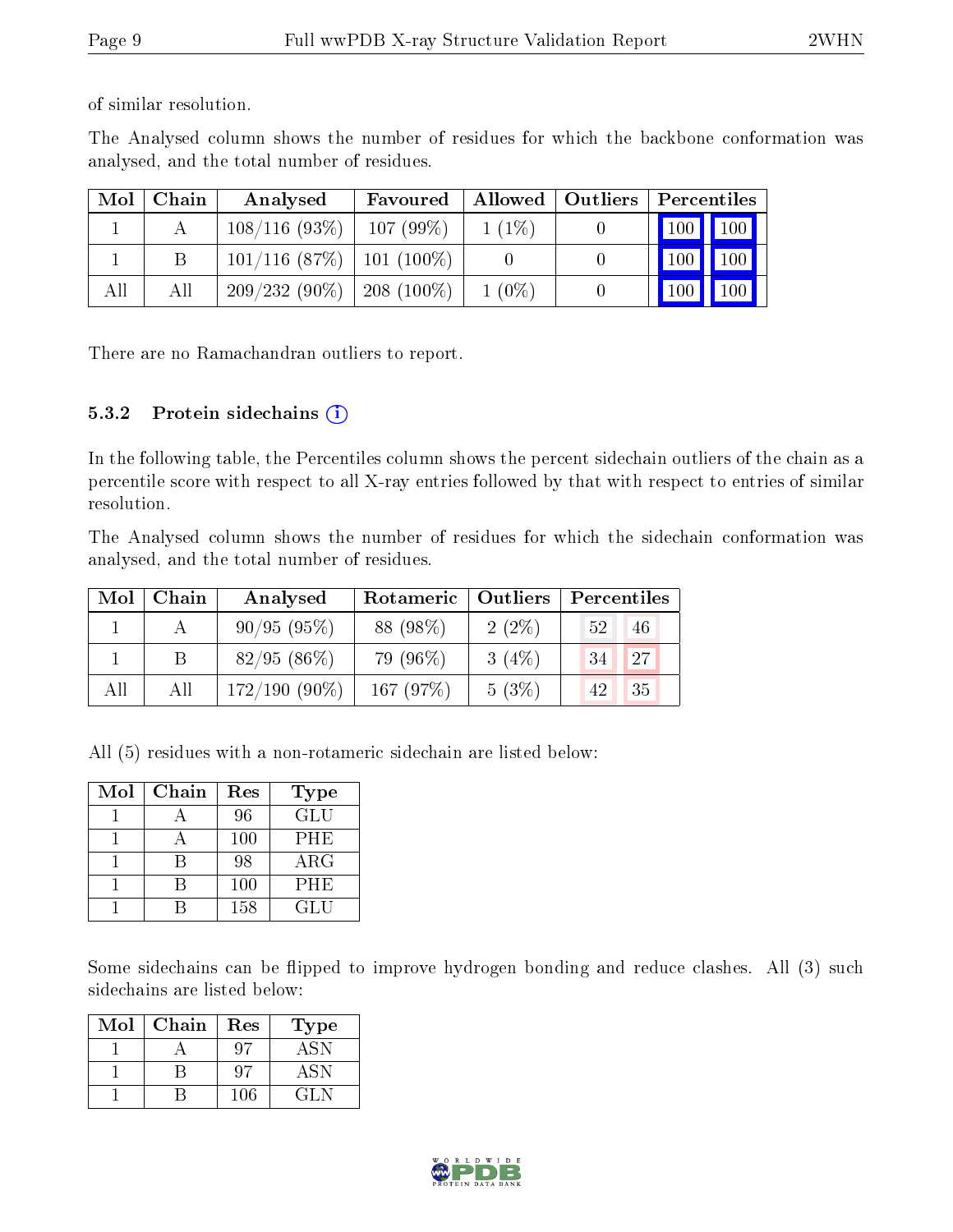#### 5.3.3 RNA [O](https://www.wwpdb.org/validation/2017/XrayValidationReportHelp#rna)i

There are no RNA molecules in this entry.

#### 5.4 Non-standard residues in protein, DNA, RNA chains (i)

There are no non-standard protein/DNA/RNA residues in this entry.

#### 5.5 Carbohydrates  $(i)$

There are no carbohydrates in this entry.

#### 5.6 Ligand geometry  $(i)$

There are no ligands in this entry.

#### 5.7 [O](https://www.wwpdb.org/validation/2017/XrayValidationReportHelp#nonstandard_residues_and_ligands)ther polymers (i)

There are no such residues in this entry.

### 5.8 Polymer linkage issues  $(i)$

There are no chain breaks in this entry.